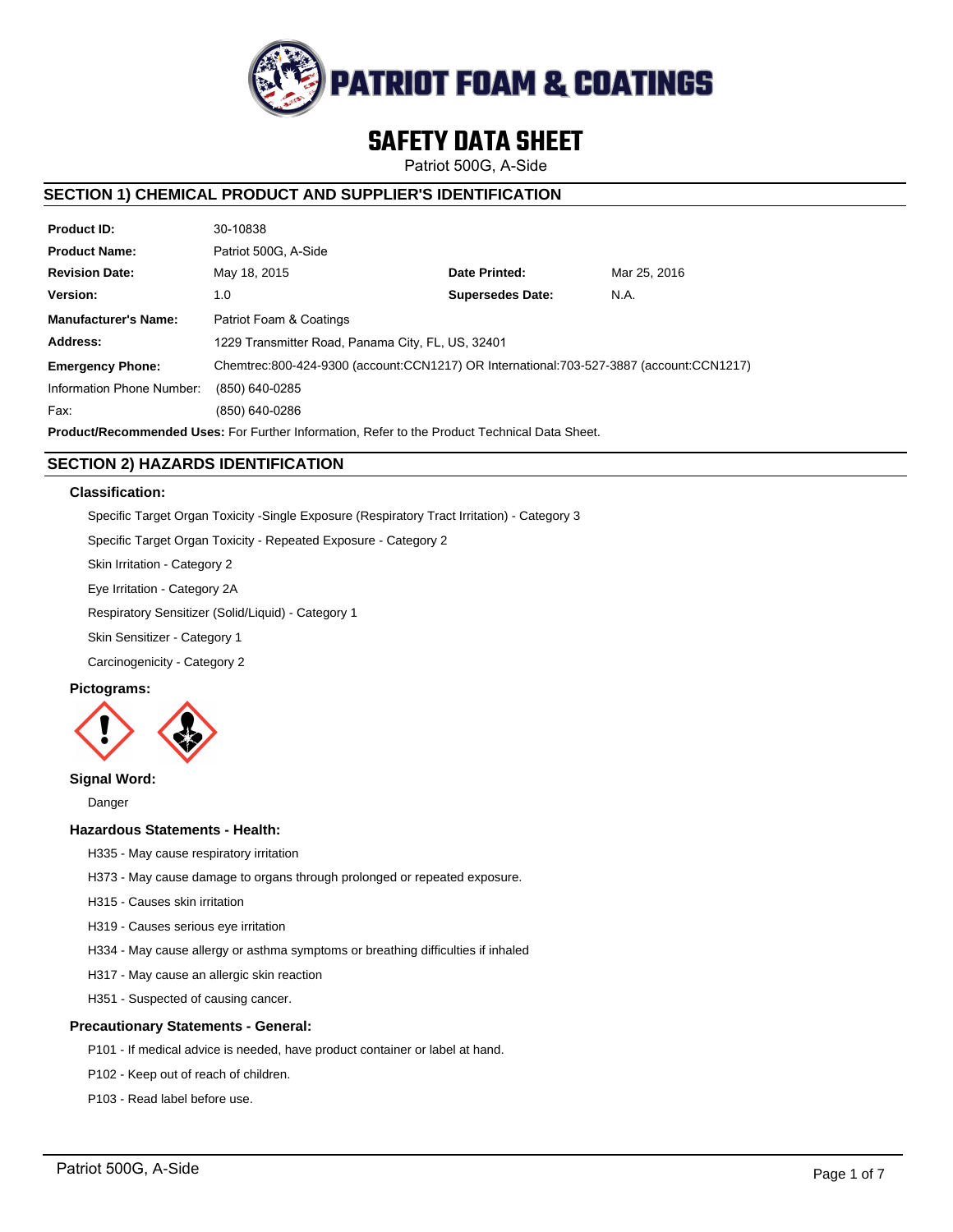# **Precautionary Statements - Prevention:**

- P261 Avoid breathing dust/fume/gas/mist/vapors/spray.
- P271 Use only outdoors or in a well-ventilated area.
- P233 Keep container tightly closed.
- P260 Do not breathe dust/fume/gas/mist/vapors/spray.
- P264 Wash thoroughly after handling.
- P280 Wear protective gloves/protective clothing/eye protection/face protection.
- P284 [In case of inadequate ventilation] wear respiratory protection.
- P272 Contaminated work clothing should not be allowed out of the workplace.
- P201 Obtain special instructions before use.
- P202 Do not handle until all safety precautions have been read and understood.

## **Precautionary Statements - Response:**

P304 + P340 - IF INHALED: Remove person to fresh air and keep comfortable for breathing.

P312 - Call a POISON CENTER/doctor if you feel unwell.

- P314 Get Medical advice/attention if you feel unwell.
- P302 + P352 IF ON SKIN: Wash with plenty of water.
- P321 Specific treatment (see section 4 on this SDS).
- P332 + P313 If skin irritation occurs: Get medical advice/attention.
- P362 + P364 Take off contaminated clothing. And wash it before reuse.
- P305 + P351 + P338 IF IN EYES: Rinse cautiously with water for several minutes. Remove contact lenses, if present and easy to do. Continue rinsing.
- P337 + P313 If eye irritation persists: Get medical advice/attention.
- P342 + P311 If experiencing respiratory symptoms: Call a POISON CENTER/doctor.
- P333 + P313 If skin irritation or a rash occurs: Get medical advice/attention.
- P308 + P313 IF exposed or concerned: Get medical advice/attention.

# **Precautionary Statements - Storage:**

P403 + P405 - Store in a well-ventilated place. Store locked up.

P405 - Store locked up.

# **Precautionary Statements - Disposal:**

P501 - Dispose of contents/ container to an approved waste disposal plant.

# **SECTION 3) COMPOSITION / INFORMATION ON INGREDIENTS**

| <b>CAS</b>   | <b>Chemical Name</b>                | % By Weight |
|--------------|-------------------------------------|-------------|
| 0009016-87-9 | POLYMETHYLENE POLYPHENYL ISOCYANATE | 52% - 96%   |
| 0000101-68-8 | 4.4'-METHYLENEDIPHENYL DIISOCYANATE | 13% - 24%   |

# **SECTION 4) FIRST-AID MEASURES**

#### **Inhalation:**

Remove source of exposure or move person to fresh air and keep comfortable for breathing. If experiencing respiratory symptoms: Call a POISON CENTER/doctor. If breathing is difficult, trained personnel should administer emergency oxygen if advised to do so by the POISON CENTER/doctor.

If exposed/feel unwell/concerned: Call a POISON CENTER/doctor.

Eliminate all ignition sources if safe to do so.

#### **Skin Contact:**

Take off contaminated clothing, shoes and leather goods (e.g. watchbands, belts). Gently blot or brush away excess product. Wash with plenty of lukewarm, gently flowing water for a duration of 15-20 minutes. If skin irritation or rash occurs: Get medical advice/attention. Wash contaminated clothing before re-use or discard.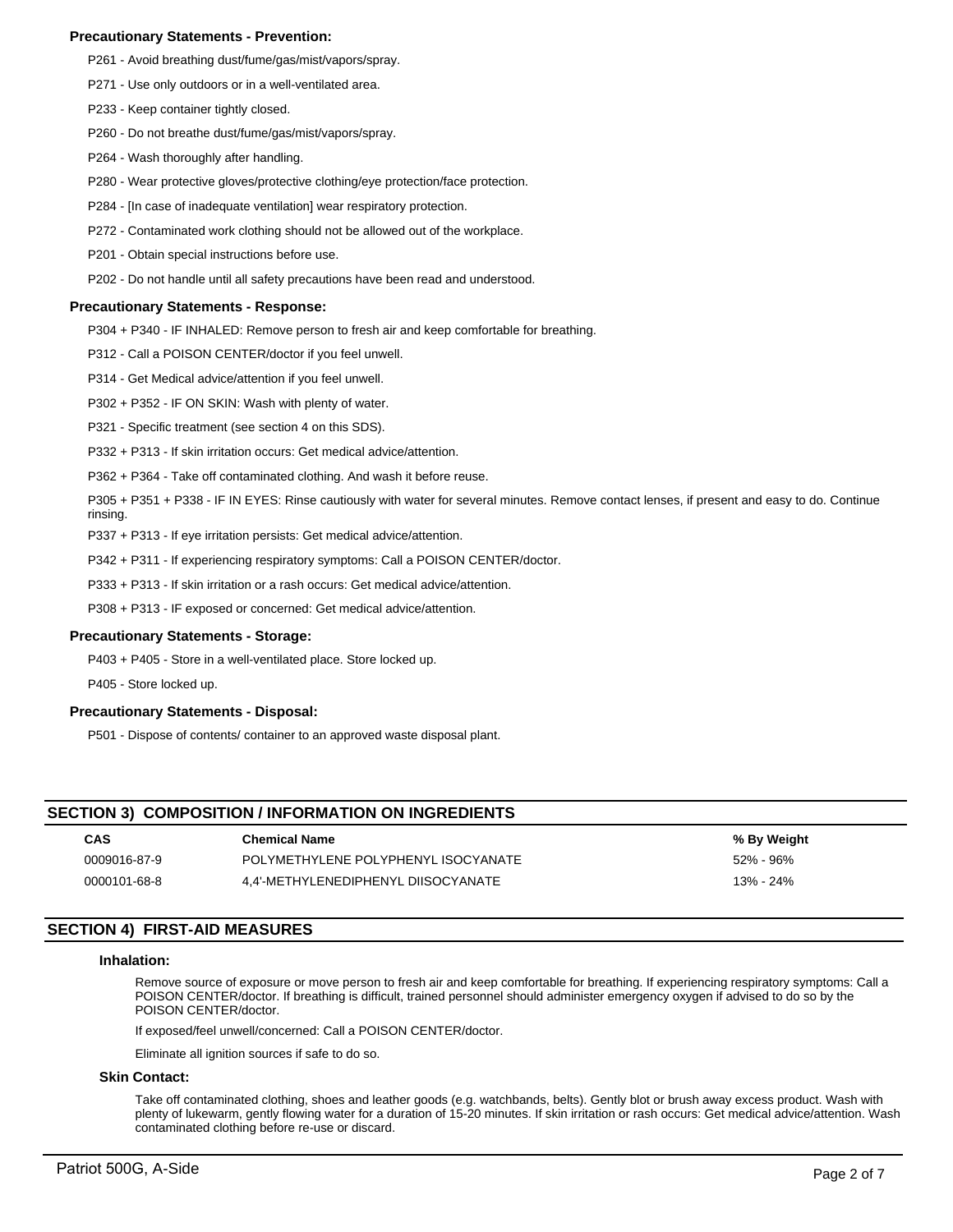IF exposed or concerned: Get medical advice/attention.

## **Eye Contact:**

Rinse eyes cautiously with lukewarm, gently flowing water for several minutes, while holding the eyelids open. Remove contact lenses, if present and easy to do. Continue rinsing for 15-20 minutes. Take care not to rinse contaminated water into the unaffected eye or onto the face. If eye irritation persists: Get medical advice/attention.

## **Ingestion:**

Rinse mouth. Do NOT induce vomiting. Give 1 or 2 glasses of milk or water to drink and get medical attention/advice.

IF exposed or concerned: Get medical advice/attention.

# **SECTION 5) FIRE-FIGHTING MEASURES**

#### **Suitable Extinguishing Media:**

Dry chemical, foam, carbon dioxide is recommended. Water spray is recommended to cool or protect exposed materials or structures. Carbon dioxide can displace oxygen. Use caution when applying carbon dioxide in confined spaces. Simultaneous use of foam and water on the same surface is to be avoided as water destroys the foam. Sand or earth may be used for small fires only.

#### **Unsuitable Extinguishing Media:**

If water is used, use very large quantities of cold water. The reaction between water and hot isocyanate may be vigorous.

#### **Specific Hazards in Case of Fire:**

Excessive pressure or temperature may cause explosive rupture of containers.

Water contamination will produce carbon dioxide. Do not reseal contaminated containers as pressure buildup may rupture them.

#### **Fire-fighting Procedures:**

Isolate immediate hazard area and keep unauthorized personnel out. Stop spill/release if it can be done safely. Move undamaged containers from immediate hazard area if it can be done safely. Water spray may be useful in minimizing or dispersing vapors and to protect personnel. Water may be ineffective but can be used to cool containers exposed to heat or flame. Caution should be exercised when using water or foam as frothing may occur, especially if sprayed into containers of hot, burning liquid.

Dispose of fire debris and contaminated extinguishing water in accordance with official regulations.

#### **Special Protective Actions:**

Wear NIOSH approved self-contained breathing apparatus in positive pressure mode with full-face piece. Boots, gloves (neoprene), goggles, and full protective clothing are also required.

Care should always be exercised in dust/mist areas.

# **SECTION 6) ACCIDENTAL RELEASE MEASURES**

# **Emergency Procedure:**

ELIMINATE all ignition sources (no smoking, flares, sparks or flames in immediate area).

Do not touch or walk through spilled material.

Isolate hazard area and keep unnecessary people away. Remove all possible sources of ignition in the surrounding area. Notify authorities if any exposure to the general public or the environment occurs or is likely to occur.

If spilled material is cleaned up using a regulated solvent, the resulting waste mixture may be regulated.

#### **Recommended Equipment:**

Positive pressure, full-face piece self-contained breathing apparatus(SCBA), or positive pressure supplied air respirator with escape SCBA (NIOSH approved).

## **Personal Precautions:**

Avoid breathing vapors. Avoid contact with skin, eyes or clothing. Do not touch damaged containers or spilled materials unless wearing appropriate protective clothing.

#### **Environmental Precautions:**

Stop spill/release if it can be done safely. Prevent spilled material from entering sewers, storm drains, other unauthorized drainage systems and natural waterways by using sand, earth, or other appropriate barriers.

# **Methods and Materials for Containment and Cleaning up:**

Cover container, but do not seal, and remove from work area. Prepare a decontamination solution of 2.0% liquid detergent and 3-8% concentrated ammonium hydroxide in water (5-10% sodium carbonate may be substituted for the ammonium hydroxide). Follow the precautions on the supplier's safety data sheets.

Treat the spill area with the decontamination solution, using about 10 parts of the solution for each part of the spill, and allow it to react for at least 15 minutes. Carbon dioxide will be evolved, leaving insoluble polyureas. Residues from spill cleanup, even when treated as described may continue to be regulated under provisions of RCRA and require storage and disposal as hazardous waste.

Slowly stir the isocyanate waste into the decontamination solution described above. Let stand for 48 hours, allowing the evolved carbon dioxide to vent away, residues may still be subject to RCRA storage and disposal requirements. Dispose off in compliance with all relevant local, state, and federal laws and regulations regarding treatment.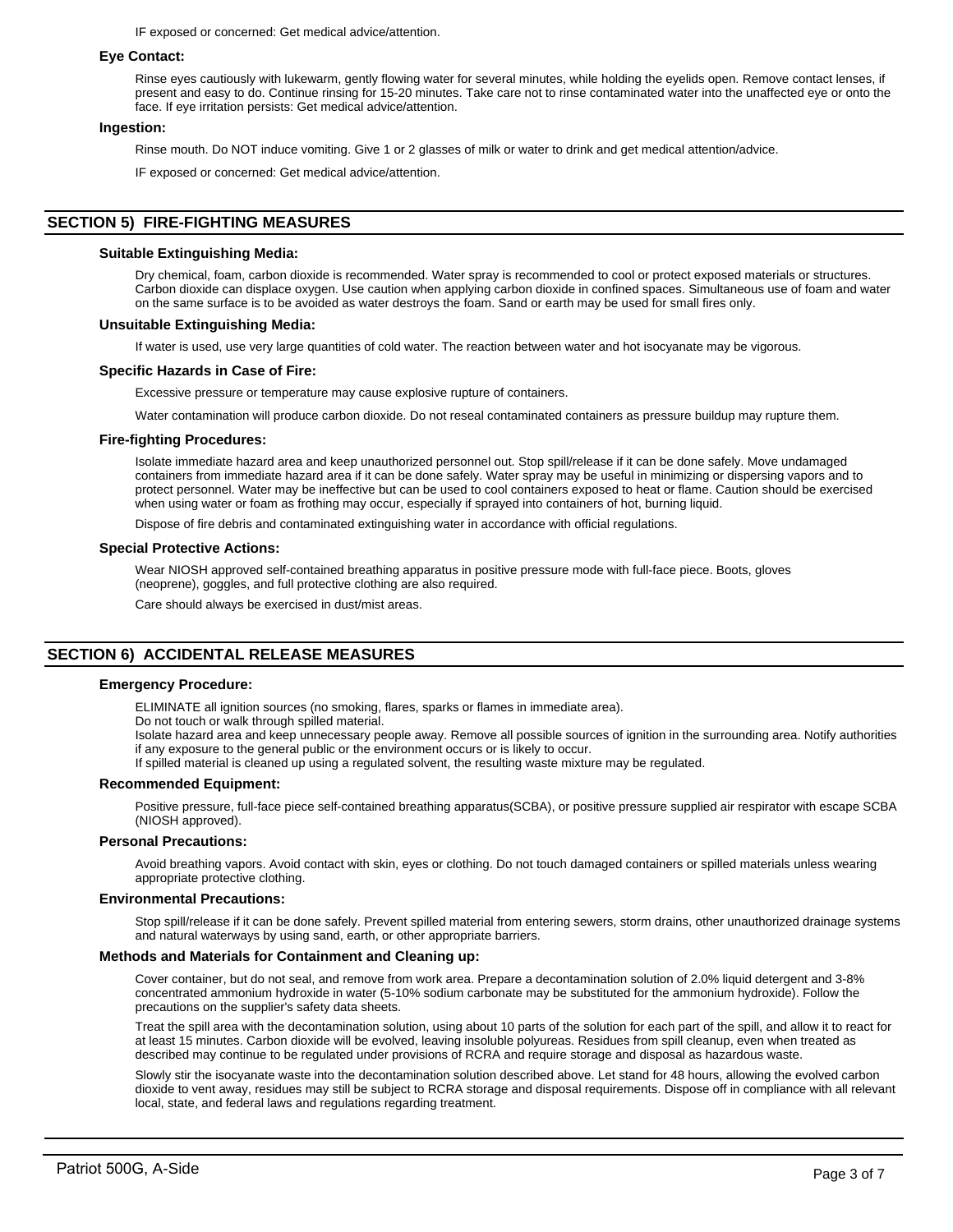#### **General:**

Wash hands after use. Do not get in eyes, on skin or on clothing. Do not breathe vapors or mists. Use good personal hygiene practices. Eating, drinking and smoking in work areas is prohibited. Remove contaminated clothing and protective equipment before entering eating areas.

Eyewash stations and showers should be available in areas where this material is used and stored.

#### **Ventilation Requirements:**

Use only with adequate ventilation to control air contaminants to their exposure limits. The use of local ventilation is recommended to control emissions near the source.

#### **Storage Room Requirements:**

Keep container(s) tightly closed and properly labeled. Store in cool, dry, well-ventilated areas away from heat, direct sunlight, strong oxidizers and any incompatibilities. Store in approved containers and protect against physical damage. Keep containers securely sealed when not in use. Indoor storage should meet OSHA standards and appropriate fire codes. Containers that have been opened must be carefully resealed to prevent leakage. Empty container retain residue and may be dangerous. Use non-sparking ventilation systems, approved explosion-proof equipment and intrinsically safe electrical systems in areas where this product is used and stored.

Keep liquid and vapors away from sparks and flame, store in containers above ground and surrounded by dikes to contain spills or leaks.

Do not cut, drill, grind, weld, or perform similar operations on or near containers.

# **SECTION 8) EXPOSURE CONTROLS/PERSONAL PROTECTION**

#### **Eye Protection:**

Wear eye protection with side shields or goggles. Wear indirect-vent, impact and splash resistant goggles when working with liquids. If additional protection is needed for entire face, use in combination with a face shield.

#### **Skin Protection:**

Use of gloves approved to relevant standards made from the following materials may provide suitable chemical protection: PVC, neoprene or nitrile rubber gloves. Suitability and durability of a glove is dependent on usage, e.g. frequency and duration of contact, chemical resistance of glove material, glove thickness, dexterity. Always seek advice from glove suppliers. Contaminated gloves should be replaced. Use of an apron and over- boots of chemically impervious materials such as neoprene or nitrile rubber is recommended to avoid skin sensitization. The type of protective equipment must be selected according to the concentration and amount of the dangerous substance at the specific workplace. Launder soiled clothes or properly disposed of contaminated material, which cannot be decontaminated.

#### **Respiratory Protection:**

If airborne concentrations exceed or are expected to exceed the TLV, use MSHA/NIOSH approved positive pressure supplied pressure supplied air respiratory with a full face piece or an air supplied hood. For emergencies, use a positive pressure self-contained breathing apparatus. Air purifying (cartridge type) respirators are not approved for protection against isocyanates.

# **Appropriate Engineering Controls:**

Provide exhaust ventilation or other engineering controls to keep the airborne concentrations of vapors below their respective threshold limit value.

| <b>Chemical Name</b>                       | OSHA<br>TWA<br>(ppm) | <b>OSHA</b><br>TWA<br>(mq/m3) | <b>OSHA</b><br>STEL<br>(ppm) | OSHA<br><b>STEL</b><br>(mg/m3) | <b>OSHA</b><br>Tables (Z1.<br>Z2. Z3 | <b>OSHA</b><br>Carcinogen | OSHA<br>Skin<br>designation | <b>NIOSH</b><br><b>TWA</b><br>(ppm) | <b>NIOSH</b><br>TWA<br>(mg/m3) | <b>NIOSH</b><br><b>STEL</b><br>(ppm) | <b>NIOSH</b><br>STEL<br>(ma/m3) | <b>NIOSH</b><br>Carcinogen |
|--------------------------------------------|----------------------|-------------------------------|------------------------------|--------------------------------|--------------------------------------|---------------------------|-----------------------------|-------------------------------------|--------------------------------|--------------------------------------|---------------------------------|----------------------------|
| 4.4'<br>METHYLENEDIPHEN<br>YL DIISOCYANATE | 0.02<br>ceiling      | 0.2 ceiling                   |                              |                                |                                      |                           |                             | 0.005                               | 0.050                          |                                      |                                 |                            |

| <b>Chemical Name</b>                                  | <b>ACGIH</b> | ACGIH   | <b>ACGIH</b> | <b>ACGIH</b> |
|-------------------------------------------------------|--------------|---------|--------------|--------------|
|                                                       | <b>TWA</b>   | TWA     | STFI         | STFI         |
|                                                       | (ppm)        | (mg/m3) | (ppm)        | (mg/m3)      |
| $4.4'$ -<br><b>METHYLENEDIPHEN</b><br>YL DIISOCYANATE | 0.005        | 0.051   |              |              |

# **SECTION 9) PHYSICAL AND CHEMICAL PROPERTIES**

# **PhysicalProperties**

Specific Gravity 1.22

Density 10.22 lb/gal

Patriot 500G, A-Side Page 4 of 7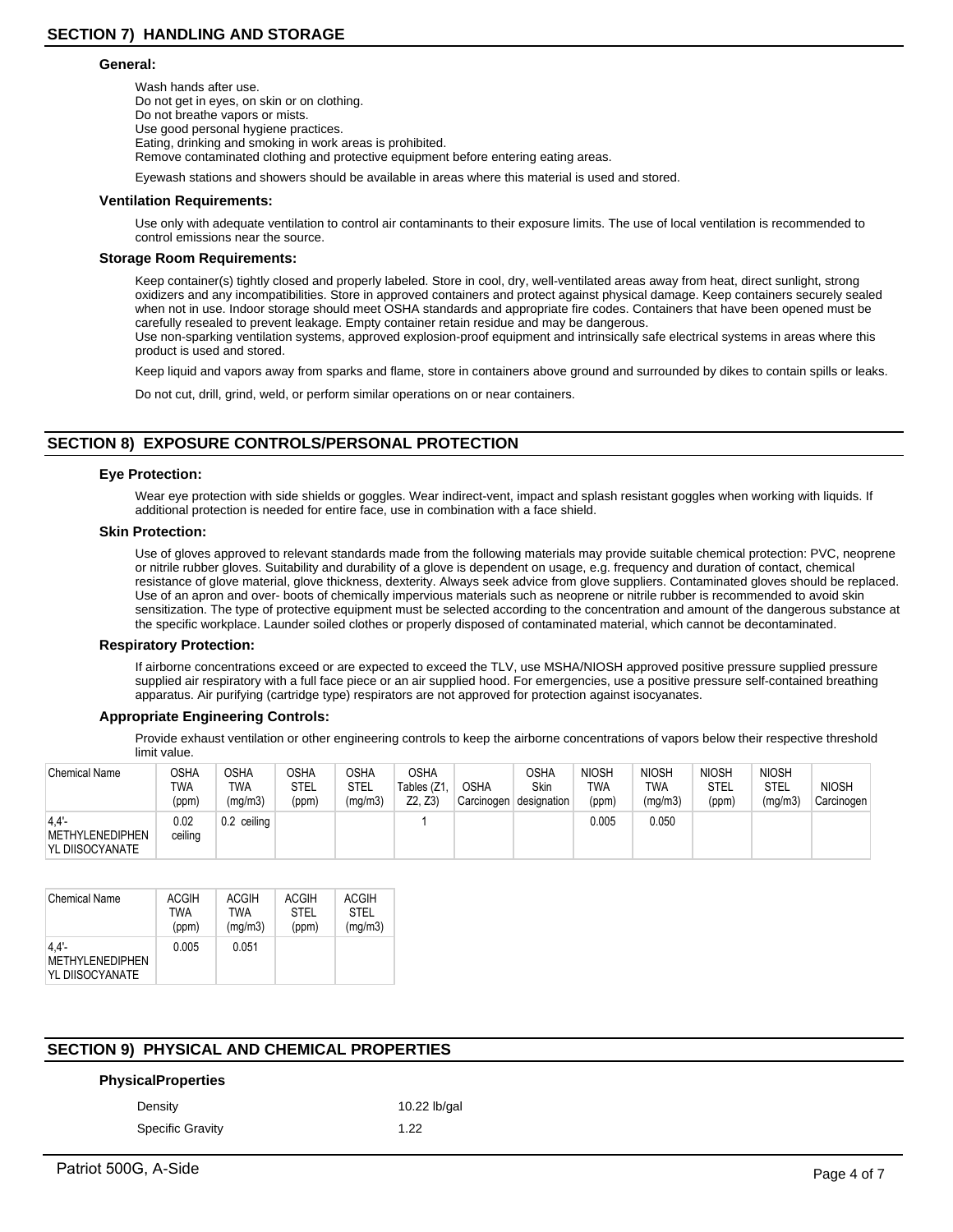| <b>VOC Regulatory</b>        | $0.00$ lb/gal            |
|------------------------------|--------------------------|
| VOC Part A & B Combined      | N.A.                     |
| Appearance                   | Dark Brown Liquid        |
| Odor Threshold               | N.A.                     |
| Odor Description             | Aromatic                 |
| рH                           | N.A.                     |
| <b>Water Solubility</b>      | <b>Reacts with Water</b> |
| Flammability                 | N/A                      |
| Flash Point Symbol           | N.A.                     |
| <b>Flash Point</b>           | 218 °C                   |
| Viscosity                    | N.A.                     |
| Lower Explosion Level        | N.A.                     |
| <b>Upper Explosion Level</b> | N.A.                     |
| Vapor Pressure               | N.A.                     |
| Vapor Density                | Heavier than air         |
| <b>Freezing Point</b>        | N.A.                     |
| <b>Melting Point</b>         | N.A.                     |
| Low Boiling Point            | N.A.                     |
| High Boiling Point           | N.A.                     |
| Auto Ignition Temp           | N.A.                     |
| Decomposition Pt             | N.A.                     |
| <b>Evaporation Rate</b>      | Slower than ether        |
| Coefficient Water/Oil        | N.A.                     |
|                              |                          |

# **SECTION 10) STABILITY AND REACTIVITY**

# **Stability:**

Material is stable at standard temperature and pressure.

## **Conditions to Avoid:**

Heat, high temperature, open flame, sparks, and moisture. Contact with incompatible materials in a closed system will cause liberation of carbon dioxide and buildup of pressure.

#### **Hazardous Reactions/Polymerization:**

Will not occur under normal conditions but under high temperatures above 204°C, in the presence of moistures, alkalis,tertiary amines, and metal compounds will accelerate polymerization. Possible evolution of carbon dioxide gas may rupture closed containers.

#### **Incompatible Materials:**

This product will react with any material containing active hydrogens, such as water, alcohol, ammonia, amines, alkalis and acids, the reaction with water is slow under 50°C, but is accelerated at higher temperature and in the presence of alkalis, tertiary amines, and metal compounds. Some reactions can be violent. Material can react with strong oxidizing agents.

# **Hazardous Decomposition Products:**

Carbon dioxide, carbon monoxide, nitrogen oxides, trace amounts of hydrogen cyanide and unidentified organic compounds may be formed during combustion.

# **SECTION 11) TOXICOLOGICAL INFORMATION**

# **Skin Corrosion/Irritation:**

Isocyanates react with skin protein and moisture and can cause irritation. Prolonged contact can cause reddening, swelling, rash, scaling, blistering, and, in some cases, skin sensitization. Individuals who have developed a skin sensitization can develop these symptoms as a result of contact with very small amounts of liquid material or as a result of exposure to vapor.

Causes skin irritation

#### **Serious Eye Damage/Irritation:**

Liquid, aerosols or vapors are severely irritating and can cause pain, tearing, reddening and swelling. Prolonged vapor contact may cause conjunctivitis. Any level of contact should not be left untreated.

Causes serious eye irritation

#### **Carcinogenicity:**

Suspected of causing cancer.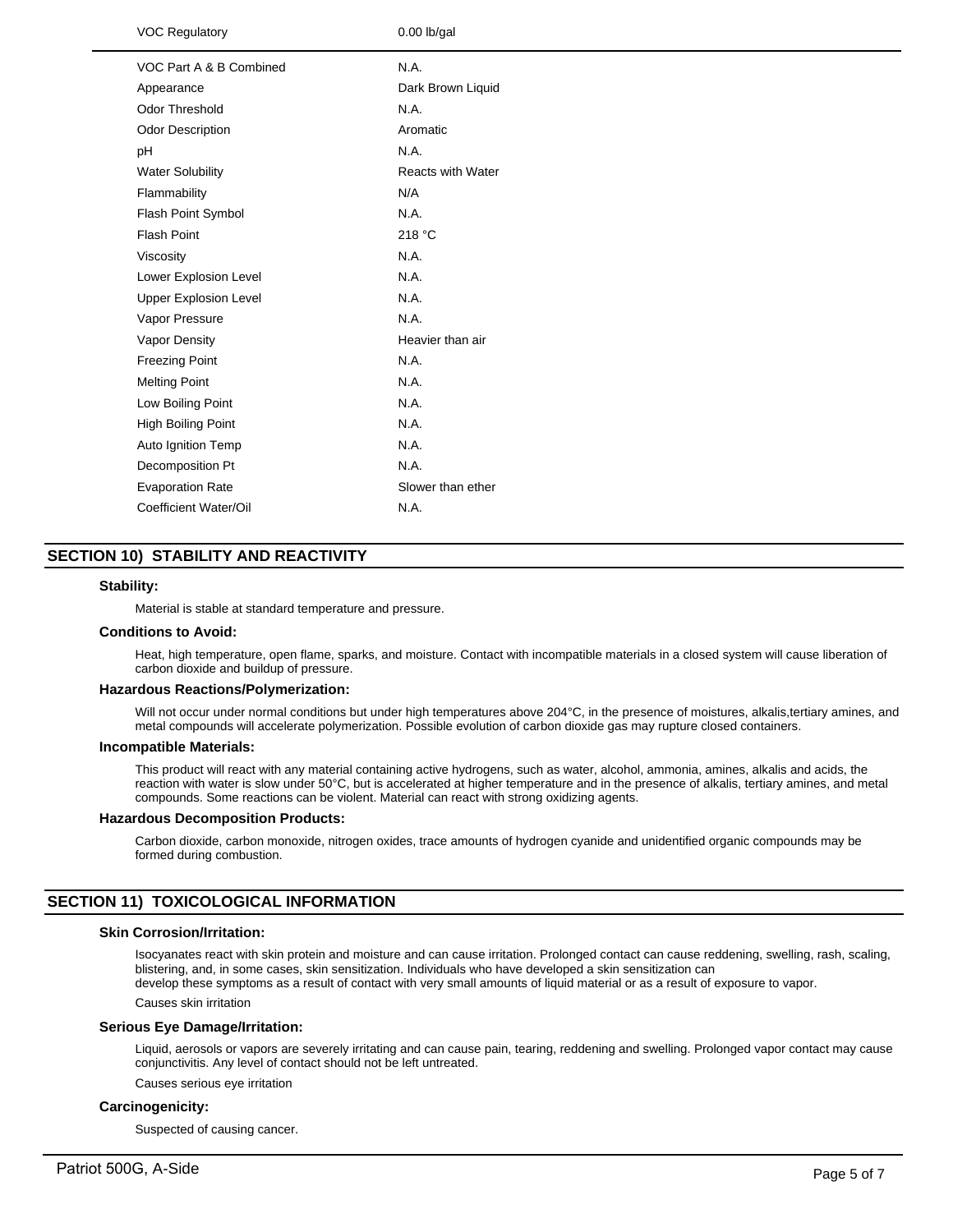# **Respiratory/Skin Sensitization:**

May cause allergy or asthma symptoms or breathing difficulties if inhaled

May cause an allergic skin reaction

## **Germ Cell Mutagenicity:**

No data available

## **Reproductive Toxicity:**

No data available

## **Specific Target Organ Toxicity - Single Exposure:**

High vapor concentrations may cause central nervous system (CNS) depression as evidenced by giddiness, headache, dizziness, and nausea. Persons with a preexisting, nonspecific bronchial hyperactivity can respond to concentrations below the TLV with similar symptoms as well as asthma attack. Exposure well above the TLV may lead to bronchitis, bronchial spasm and pulmonary edema (fluid in lungs). As a result of previous repeated overexposures or a single large dose, certain individuals may develop isocyanate sensitization (chemical asthma) which will cause them to react to a later exposure to isocyanate at levels well below the TLV.

May cause respiratory irritation

# **Specific Target Organ Toxicity - Repeated Exposure:**

Chronic overexposure to isocyanate has also been reported to cause lung damage (including decrease in lung function) which may be permanent.

May cause damage to organs through prolonged or repeated exposure.

#### **Aspiration Hazard:**

No data available

# **Acute Toxicity:**

No data available

0000101-68-8 4,4'-METHYLENEDIPHENYL DIISOCYANATE

LC50 (rat): 369-490 mg/m3 (aerosol) (4-hour exposure) (1)

LC50 (rat): 178 mg/m3 (17.4 ppm) (duration of exposure not reported) (2)

LD50 (oral, rat): greater than 10,000 mg/kg (1,2)

LD50 (dermal, rabbit): greater than 10,000 mg/kg (1)

LD50 (oral, mouse): 2,200 mg/kg (3)

#### 0009016-87-9 POLYMETHYLENE POLYPHENYL ISOCYANATE

LC50 (rat): 490 mg/m3 (aerosol) 4-hour exposure (22)

LD50 (oral, rat): greater than 10000 mg/kg (PMPPI) (2)

LD50 (dermal, rabbit): greater than 5 mL/kg (6200 mg/kg) (PMPPI) (2)

# **SECTION 12) ECOLOGICAL INFORMATION**

#### **Toxicity:**

No data available

#### **Persistence and Degradability:**

No data available.

#### **Bioaccumulative Potential:**

No data available.

## **Mobility in Soil:**

No data available.

#### **Other Adverse Effects:**

No data available.

# **SECTION 13) DISPOSAL CONSIDERATIONS**

# **Waste Disposal:**

Under RCRA, it is the responsibility of the user of the product, to determine a the time of disposal whether the product meets RCRA criteria for hazardous waste. Waste management should be in full compliance with federal, state, and local laws.

Empty containers retain product residue which may exhibit hazards of material, therefore do not pressurize, cut, glaze, weld or use for any other purposes. Return drums to reclamation centers for proper cleaning and reuse.